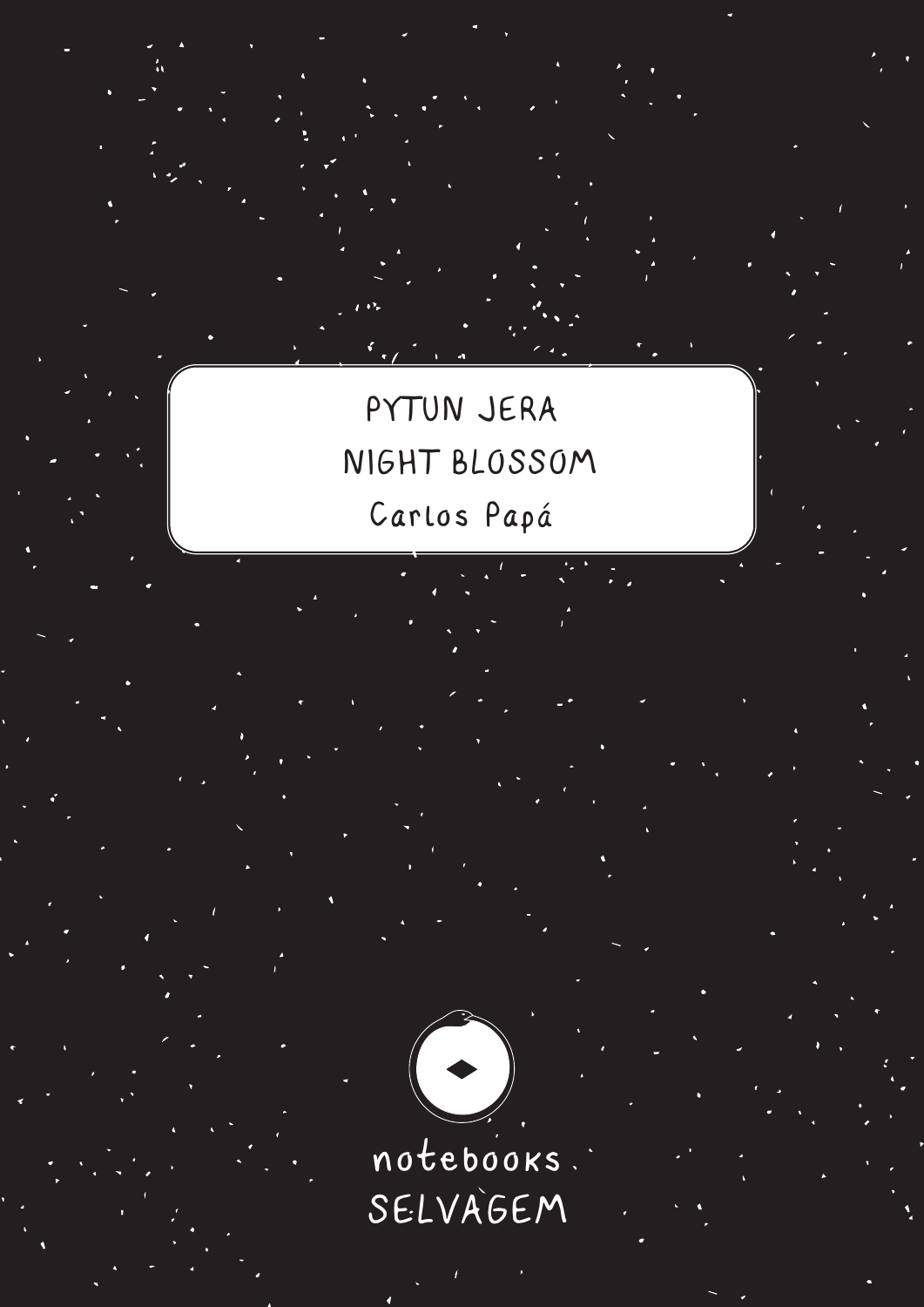

**Pytun jera, night blossom** Carlos Papá

Talk presented in the *Céu* conversation circle during the *Selvagem - cycle of studies on life*, at the Theater of the Botanical Garden in Rio de Janeiro on November 14, 2019

I am here to express myself on how I understand what our world is like and our dwelling. We talked a lot about a great surprise, and I see this as a pumpkin which we name Kuara pépé, metaphorically considered as the asteroid.\*

I mean, how the world came about today, how are we, nature, water, earth, and we are part of an energy, all of us are part of an energy. But, we have two energies. In our bodies, amid us, there is an energy, for instance, "minus" and "plus".

As incredible as it may seem, no intellectualized person has ever told me how the dark arose. And how this energy has arisen from the dark. Something that is explained in our community. We need the dark. Including now, for instance, we can see a little gap, a shadow, which is part of it; the dark is always with us. Including our inside.

And we have this habit of judging, or demoting, or even feeling, willing to feel what we are seeing. But we are not worried about feeling ourselves. Because we ourselves are in the dark, inside, there inside. So much so that speaking comes from the inside out. It comes from the dark which no one knows. How is that so? It is the breath! And it comes from the dark, throughout feeling, through expression, and whence comes this domain of touching the breath so that people hear and understand what you are saying.

We believe that the dark is responsible for the entire universe, including Nhanderu, Supreme God. Where did Nhanderu, our creator,

<sup>\*</sup> We do not know until when (or how long) we will be here. Like an asteroid or a pumpkin that might break apart.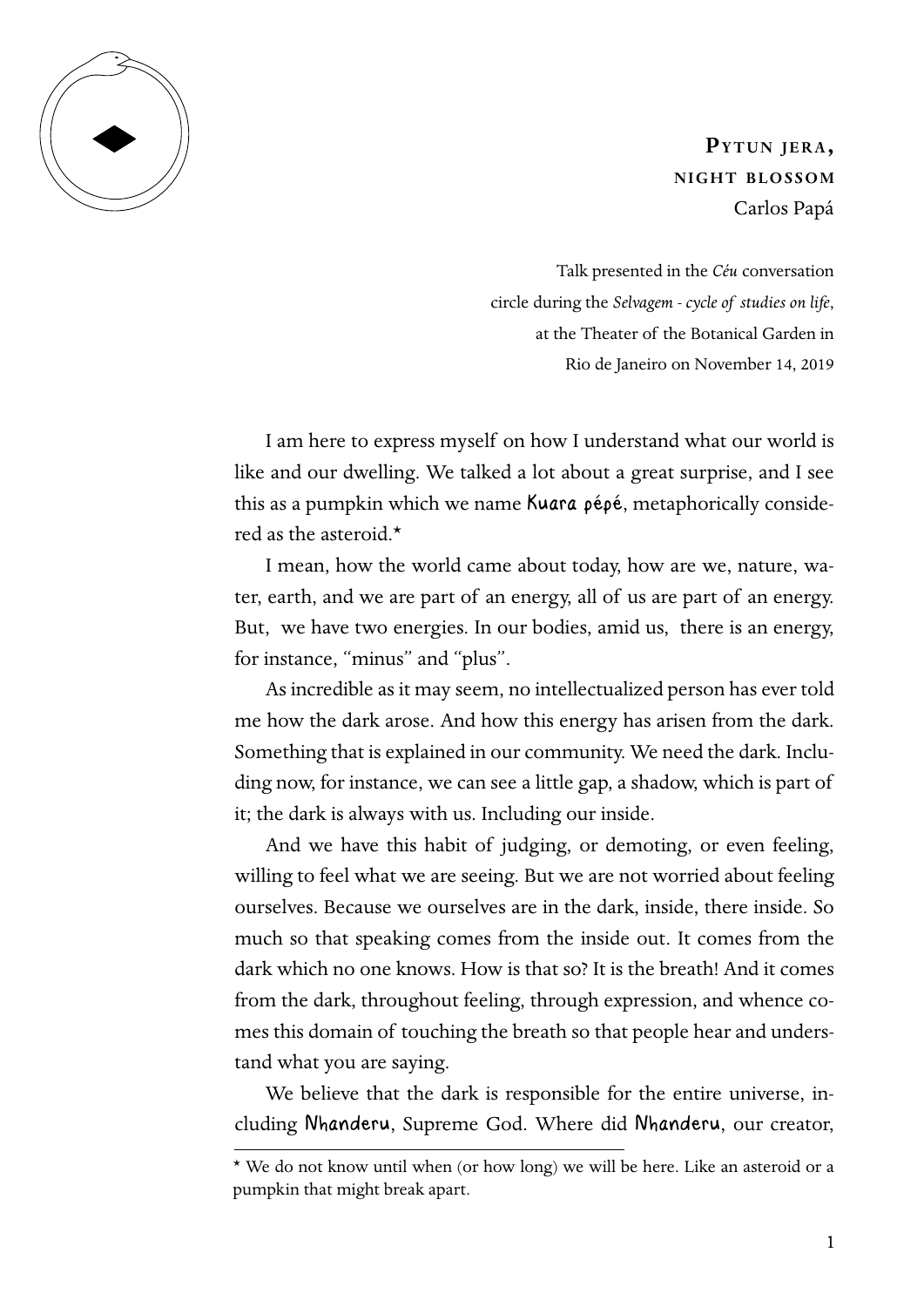whom we admire so much, come from? Has also come from the dark. And that dark is responsible for creating the entire universe there is today. Including our body. Our body has water, earth and iron. And that is why we need this earth so much. We are a part of this earth. It is no use saying that the earth is not a territory. Amazingly, we are part of this earth, even trees.

That is why we say xeyvara reté. Xeyvara means "heaven", or when I breathe. Reté, the body, that is earth. Therefore, I am earth, but I breathe, I depend upon this atmosphere, which I receive, from this energy. I need this to survive.

That is why the dark is so important to us, because it receives us when we want to rest, for instance, we go to sleep and the dark enfold us to rest. Or even in death. In death, we go back to the dark. And these energies keep searching for another host. And when they find another host, then everything is reborn again. And then we call it evolution. Evolving more and more each day. The man goes on saying "wow, that was it in the 60s, now in the 2019s it's another". Then we come back and back again, willing to discover something better.

And, as well, we don't believe there is a devil. People say devil, she- -devil, don't they? We believe they are energies. In the body there is the "minus" and the "plus". The 'minus' is calm, tranquil, when they go into a restaurant, people sit there, and stay quiet, experiencing, listening, feeling the taste, calmly. While the 'plus', eat and talk about several things… These things are energies, that we call Anã, which means "speedometer". Fast people like this are people who cannot feel their insides and eat calmly.

Then we have a certain distress. What are we doing? Sometimes we ask: What am I really doing here on Earth? What is my role today? We are worried about the role, "I want to be such" or "I want to have such a job", I want to have this, concerned with doing something. And that is when we forget about ourselves, what we came to do here, on the ground, on earth.

And as incredible as it may seem, we call  $\gamma$ , "water". And earth is yvy, and tree, yvyrá. so, it means, water is liquid sustenance. It is a pillar of strength for the entire universe, but it is liquid and transparent, Yvy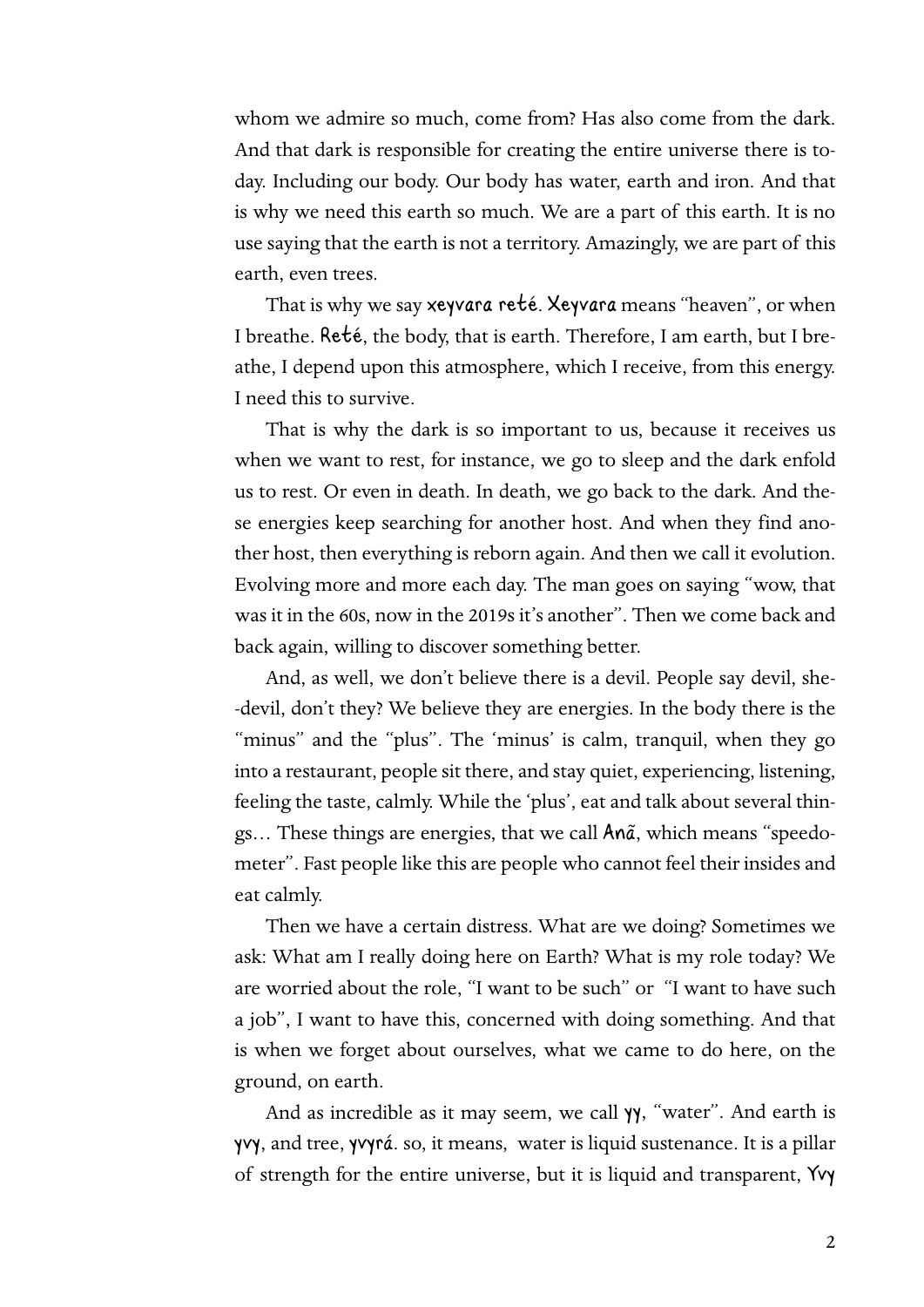is earth, which is dry, but it is the water's partner. Yvyrá, which is wood, means "future partner of the water". Xeyvara reté would be 'I am the future of the water´s partner". So it is all connected one to the other, nothing stands apart. And that is why my body is full of water and iron, which is blood. And the air which I need to breathe, the atmosphere produces and gives me back for free.

So, we believe that the dark is responsible for the entire universe. The dark is a strong energy. The dark is present at every moment. At bedtime, at the time of meeting with death, or even when we are trying to find ourselves. From the inside we cannot see ourselves because our eyes are limited. We do not have the capacity to see through the eye; we have already lost the notion of seeing in the dark. Or even of feeling the dark.

Our great sages, in our village, we call Arandu, which means "people who can feel their own shadow". The shadow is with us all the time. At bedtime, when at rest, when we meet death, the dark and the shadow are together. So, in turn, the day for us is the father of the universe. And the dark is the mother of the universe. And the mother is the mystery of the universe; the mother is stronger than the father, Nhamandu. Nhamandu is the father of the day. Nhanderu is Nhamandu´s father.

So the dark is much stronger than the day. The dark is feminine energy. We consider women to be much stronger than men. Man has only physical strength, brute. But man is not capable of giving birth to a child. To the man, whatever little thing, it is an unbearable pain, he almost dies. But not the woman. She feels and supports the pain, including the first time when breastfeeding, it hurts. Women are people who know how to deal with pain, they suffer alone. When they act, no one holds back.

Aguyjevete*.*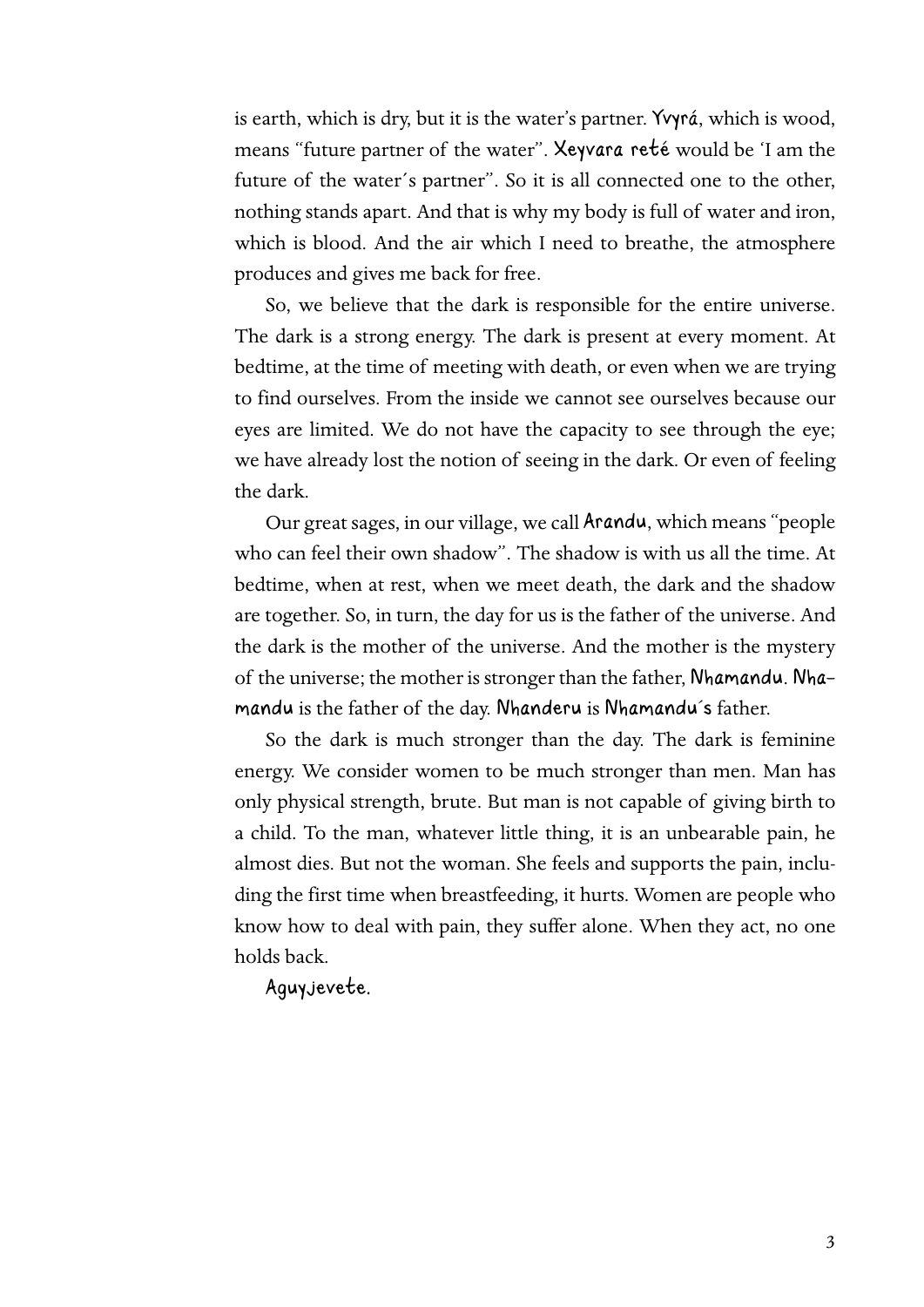# **Carlos Papá**

Carlos Papá Mirim is an indigenous leader and filmmaker of the Guarani Mbya people. He has worked for more than 20 years with audiovisual productions, with the aim of strengthening and valuing the guarani mbya culture by producing documentaries, films and cultural workshops for young people. He also is a spiritual leader in his community. He lives in the village of Rio Silveira, where he takes part in collective decisions and helps his community to find ways to live better. He is a counselor at the Instituto Maracá and a representative by the north coast of the state of São Paulo in the *Guarani* Yvy rupa *commission* (CGY)

### **Special thanks**

Instituto Clima e Sociedade Conservação Internacional Brasil Instituto Maracá

The editorial production work of the Selvagem Notebooks is carried out collectively with the Selvagem community.

More information at [selvagemciclo.com.br](http://selvagemciclo.com.br/)

We thank Bruna Aieta, who transcribed the speech, Sâmia Rios, proofreader of the original text in Portuguese, Joana Benetton, translator, and Ana Loureiro Jurema, English proofreader.

#### **Translation**

#### **JOANA BENETTON**

Anthropologist who lived for 12 years in England. She received her doctorate from Unicamp. Her research entwines gender, technique and technology, as well as ecology. More recently, she has been researching childhood and adolescence, through oral Montessori storytelling on the origins of the universe and life.